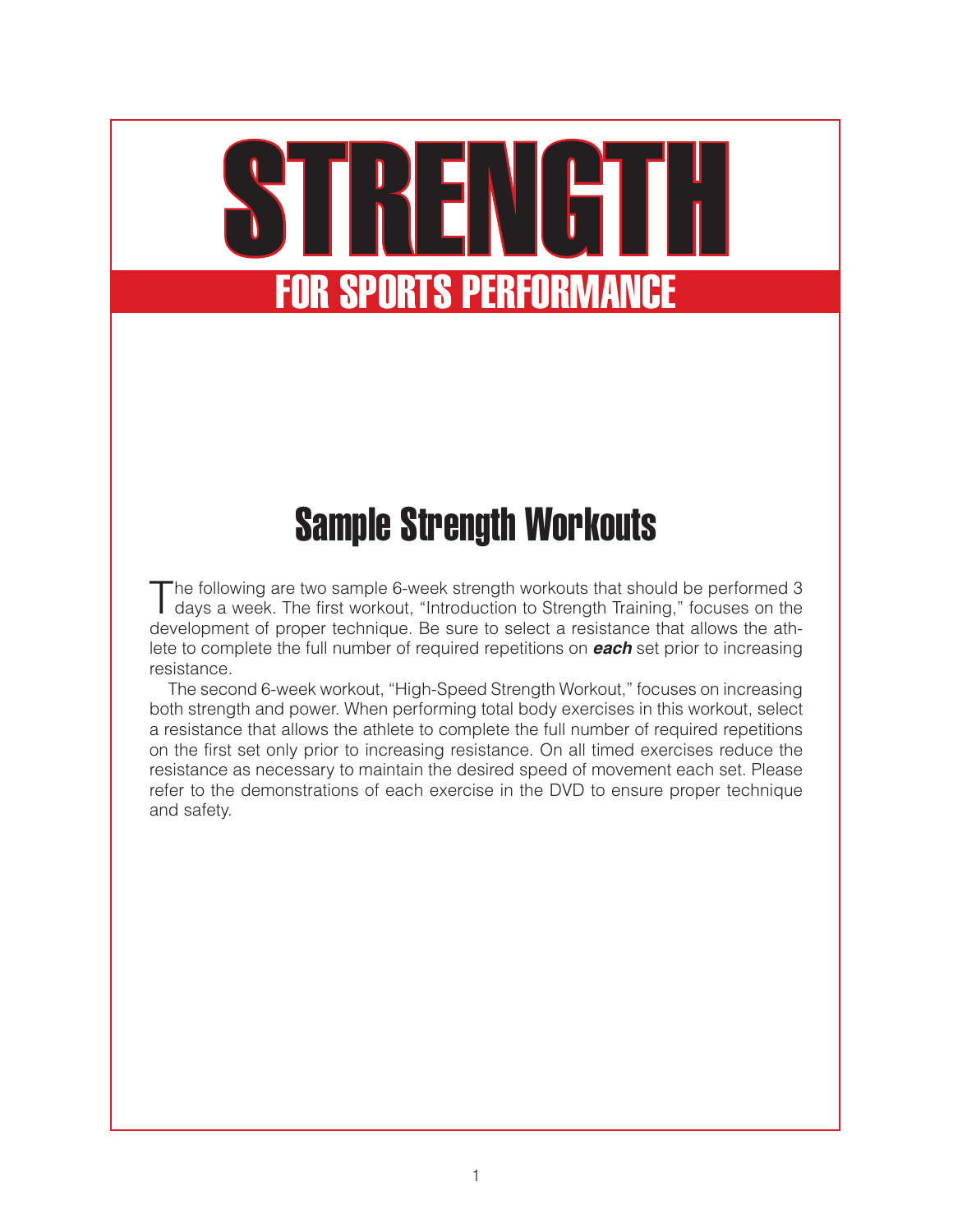## Introduction to Strength Training—Monday

**Dates:** Weeks 1-6

**Cycle:** Introduction

Goal: Introduce athletes to the demands of resistance training, emphasizing correct technique.

#### **Length:** 6 weeks

**Intensity:** Select a resistance that allows completion of the full number of required repetitions on **each** set prior to increasing resistance.

**Pace:** Total body lifts (TB) performed explosively. All other exercises lift in 2 seconds, lower in 4 seconds.

**Rest:** 2:00 between sets and exercises

#### **Sets/Reps:**

TB = Total body (Olympic-style exercises)

CL = Core lifts (multiple-joint exercises)

AL = Auxiliary lifts (single-joint exercises)

Week 1:  $TB = 3x6$ ,  $CL = 3x11$ ,  $AL = 3x10$ Week 2:  $TB = 3x4$ ,  $CL = 3x9$ ,  $AL = 3x8$ Week 3:  $TB = 3x6$ ,  $CL = 3x11$ ,  $AL = 3x10$  Week 4:  $TB = 3x4$ ,  $CL = 3x9$ ,  $AL = 3x8$ Week 5:  $TB = 3x6$ ,  $CL = 3x11$ ,  $AL = 3x10$ Week 6:  $TB = 3x4$ ,  $CL = 3x9$ ,  $AL = 3x8$ 

|                              | Week <sub>1</sub> | <b>Week 2</b> | Week <sub>3</sub> | Week 4 | Week <sub>5</sub> | Week 6 |
|------------------------------|-------------------|---------------|-------------------|--------|-------------------|--------|
| <b>Total Body</b>            |                   |               |                   |        |                   |        |
| Mid-thigh clean high pull TB | 3x6               | 3x4           | 3x6               | 3x4    | 3x6               | 3x4    |
| Weight lifted                |                   |               |                   |        |                   |        |
| Hang power clean TB          | 3x6               | 3x4           | 3x6               | 3x4    | 3x6               | 3x4    |
| Weight lifted                |                   |               |                   |        |                   |        |
| <b>Lower Body</b>            |                   |               |                   |        |                   |        |
| Squat CL                     | 3x11              | 3x9           | 3x11              | 3x9    | 3x11              | 3x9    |
| Weight lifted                |                   |               |                   |        |                   |        |
| <b>SLDL CL</b>               | 3x11              | 3x9           | 3x11              | 3x9    | 3x11              | 3x9    |
| Weight lifted                |                   |               |                   |        |                   |        |
| <b>Upper Body</b>            |                   |               |                   |        |                   |        |
| Pulldown CL                  | 3x11              | 3x9           | 3x11              | 3x9    | 3x11              | 3x9    |
| Weight lifted                |                   |               |                   |        |                   |        |
| <b>Trunk</b>                 |                   |               |                   |        |                   |        |
| WT crunch                    | 3x20              | 3x20          | 3x20              | 3x20   | 3x20              | 3x20   |
| Weight lifted                |                   |               |                   |        |                   |        |
| WT twist back extension      | 3x10              | 3x10          | 3x10              | 3x10   | 3x10              | 3x10   |
| Weight lifted                |                   |               |                   |        |                   |        |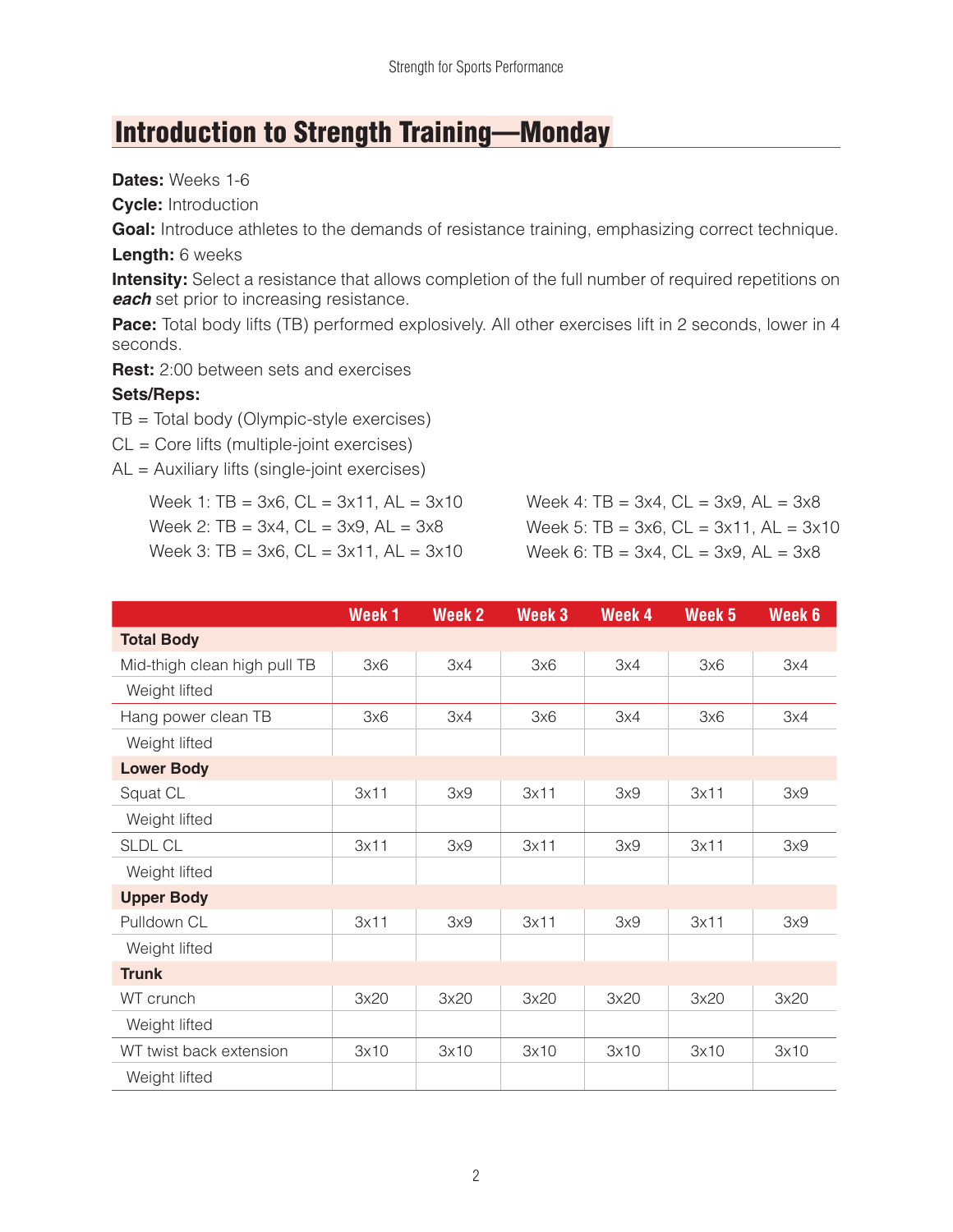## Introduction to Strength Workout—Wednesday

**Dates:** Weeks 1-6

**Cycle:** Introduction

Goal: Introduce athletes to the demands of resistance training, emphasizing correct technique.

#### **Length:** 6 weeks

**Intensity:** Select a resistance that allows completion of the full number of required repetitions on **each** set prior to increasing resistance.

**Pace:** Total body lifts (TB) performed explosively. All other exercises lift in 2 seconds, lower in 4 seconds.

**Rest:** 2:00 between sets and exercises

#### **Sets/Reps:**

TB = Total body (Olympic-style exercises)

CL = Core lifts (multiple-joint exercises)

AL = Auxiliary lifts (single-joint exercises)

Week 1:  $TB = 3x3$ ,  $CL = 3x5$ ,  $AL = 3x6$ Week 2:  $TB = 3x5$ ,  $CL = 3x7$ ,  $AL = 3x6$ Week 3:  $TB = 3x3$ ,  $CL = 3x5$ ,  $AL = 3x6$  Week 4:  $TB = 3x5$ ,  $CL = 3x7$ ,  $AL = 3x6$ Week 5:  $TB = 3x3$ ,  $CL = 3x5$ ,  $AL = 3x6$ Week 6: TB =  $3x5$ , CL =  $3x7$ , AL =  $3x6$ 

|                     | Week <sub>1</sub> | <b>Week 2</b> | Week 3 | Week 4 | Week <sub>5</sub> | Week 6 |
|---------------------|-------------------|---------------|--------|--------|-------------------|--------|
| <b>Total Body</b>   |                   |               |        |        |                   |        |
| DB push press TB    | 3x3               | 3x5           | 3x3    | 3x5    | 3x3               | 3x5    |
| Weight lifted       |                   |               |        |        |                   |        |
| DB power jerk TB    | 3x3               | 3x5           | 3x3    | 3x5    | 3x3               | 3x5    |
| Weight lifted       |                   |               |        |        |                   |        |
| <b>Lower Body</b>   |                   |               |        |        |                   |        |
| DB squat CL         | 3x5               | 3x7           | 3x5    | 3x7    | 3x5               | 3x7    |
| Weight lifted       |                   |               |        |        |                   |        |
| <b>DB SLDL</b>      | 3x5               | 3x7           | 3x5    | 3x7    | 3x5               | 3x7    |
| Weight lifted       |                   |               |        |        |                   |        |
| <b>Upper Body</b>   |                   |               |        |        |                   |        |
| DB incline press CL | 3x5               | 3x7           | 3x5    | 3x7    | 3x5               | 3x7    |
| Weight lifted       |                   |               |        |        |                   |        |
| Seated row CL       | 3x5               | 3x7           | 3x5    | 3x7    | 3x5               | 3x7    |
| Weight lifted       |                   |               |        |        |                   |        |
| <b>Trunk</b>        |                   |               |        |        |                   |        |
| WT bicycles         | 3x20              | 3x20          | 3x20   | 3x20   | 3x20              | 3x20   |
| Weight lifted       |                   |               |        |        |                   |        |
| WT back extension   | 3x10              | 3x10          | 3x10   | 3x10   | 3x10              | 3x10   |
| Weight lifted       |                   |               |        |        |                   |        |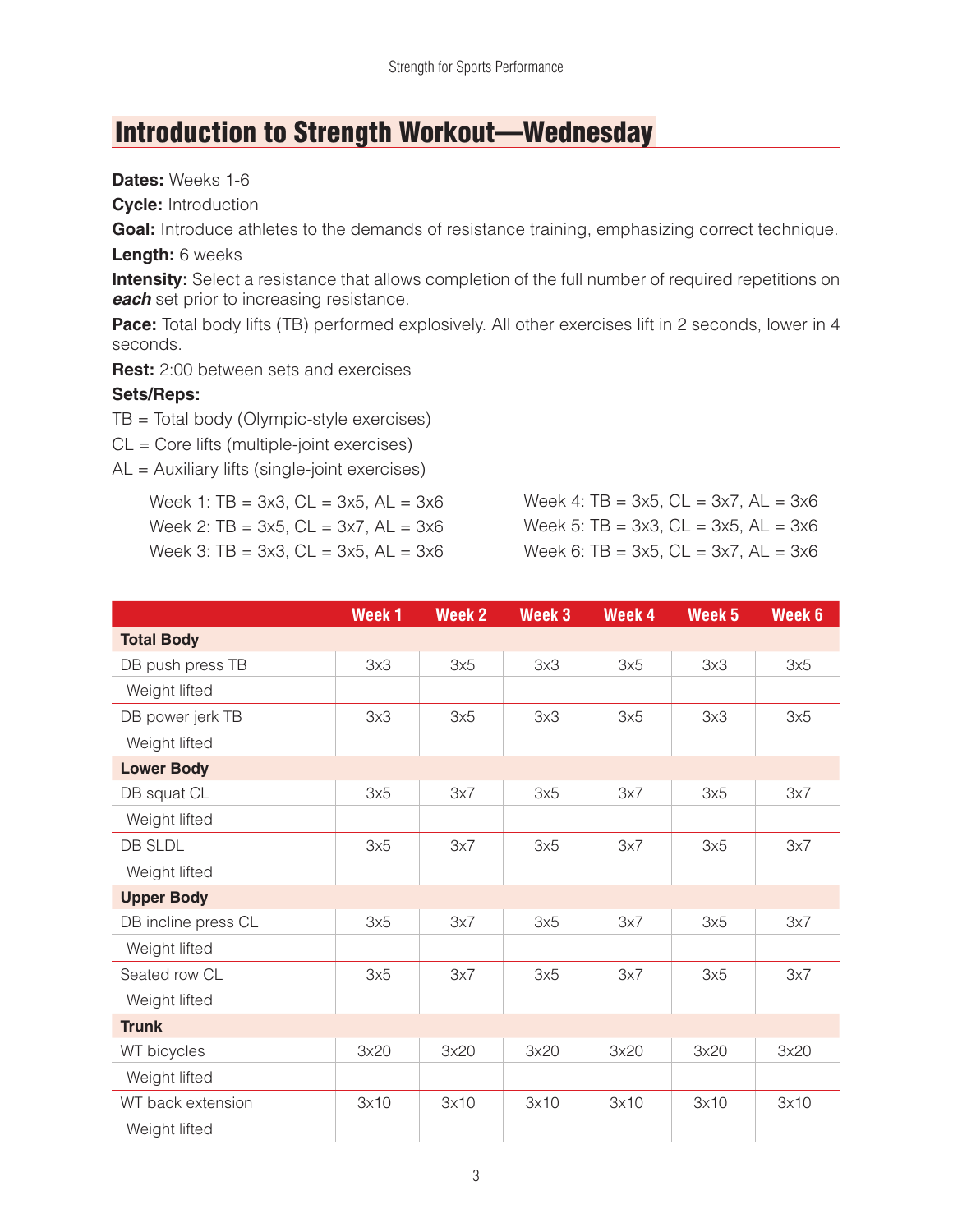## Introduction to Strength Workout—Friday

**Dates:** Weeks 1-6

**Cycle:** Introduction

Goal: Introduce athletes to the demands of resistance training, emphasizing correct technique.

#### **Length:** 6 weeks

**Intensity:** Select a resistance that allows completion of the full number of required repetitions on **each** set prior to increasing resistance.

Pace: Total body lifts performed explosively. All other exercises lift in 2 seconds, lower in 4 seconds.

**Rest:** 2:00 between sets and exercises

#### **Sets/Reps:**

TB = Total body (Olympic-style exercises)

CL = Core lifts (multiple-joint exercises)

AL = Auxiliary lifts (single-joint exercises)

Week 1:  $TB = 3x4$ ,  $CL = 3x9$ ,  $AL = 3x8$ Week 2:  $TB = 3x6$ ,  $CL = 3x11$ ,  $AL = 3x10$ Week 3:  $TB = 3x4$ ,  $CL = 3x9$ ,  $AL = 3x8$ 

Week 4:  $TB = 3x6$ ,  $CL = 3x11$ ,  $AL = 3x10$ Week 5:  $TB = 3x4$ ,  $CL = 3x9$ ,  $AL = 3x8$ Week 6: TB =  $3x6$ , CL =  $3x11$ , AL =  $3x10$ 

|                          | Week <sub>1</sub> | <b>Week 2</b> | Week <sub>3</sub> | Week 4 | Week 5 | Week 6 |
|--------------------------|-------------------|---------------|-------------------|--------|--------|--------|
| <b>Total Body</b>        |                   |               |                   |        |        |        |
| Mid-thigh snatch pull TB | 3x4               | 3x6           | 3x4               | 3x6    | 3x4    | 3x6    |
| Weight lifted            |                   |               |                   |        |        |        |
| Hang power snatch TB     | 3x4               | 3x6           | 3x4               | 3x6    | 3x4    | 3x6    |
| Weight lifted            |                   |               |                   |        |        |        |
| <b>Upper Body</b>        |                   |               |                   |        |        |        |
| Bench press CL           | 3x9               | 3x11          | 3x9               | 3x11   | 3x9    | 3x11   |
| Weight lifted            |                   |               |                   |        |        |        |
| Shoulder press CL        | 3x9               | 3x11          | 3x9               | 3x11   | 3x9    | 3x11   |
| Weight lifted            |                   |               |                   |        |        |        |
| <b>Trunk</b>             |                   |               |                   |        |        |        |
| WT toe touch             | 3x20              | 3x20          | 3x20              | 3x20   | 3x20   | 3x20   |
| Weight lifted            |                   |               |                   |        |        |        |
| WT alternate toe touch   | 3x20              | 3x20          | 3x20              | 3x20   | 3x20   | 3x20   |
| Weight lifted            |                   |               |                   |        |        |        |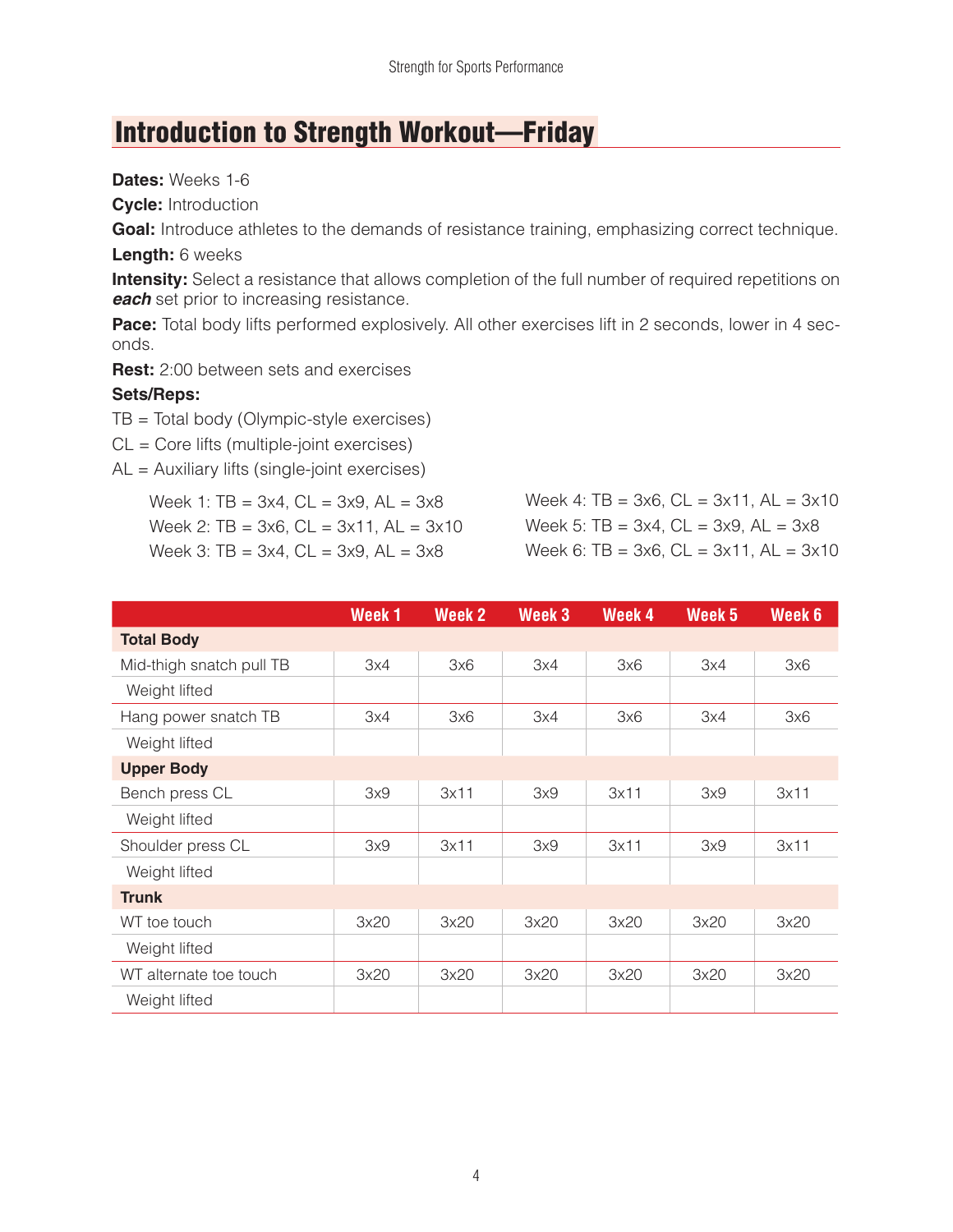## High-Speed Strength Workout—Monday

#### **Dates:** Weeks 1-6

**Cycle:** Strength/Power

**Goal:** Muscle power increases further, because of the positive relationship between muscle power and performance.

#### **Length:** 6 weeks

**Intensity:** On total body exercises, select a resistance that allows completion of the full number of required repetitions on the **first** set only prior to increasing resistance. On timed exercises reduce the resistance as necessary to maintain the desired speed of movement each set.

**Pace:** Total body lifts performed explosively. Timed lifts performed at a pace that allows completion of the required number of repetitions in the specified time period. All other exercises lift in 2 seconds, lower in 3 seconds.

**Rest:** 3:00 between total body exercises; 2:30 between all other sets and exercises

#### **Sets/Reps:**

TB = Total body (Olympic-style exercises)

 $TL = Timed$  lifts (For example,  $4x4@6s$  (1.5) means the athlete is performing 4 sets of this exercise. The athlete has 6 seconds to complete four repetitions in good form, or 1.5 seconds per lift.)

|  |  | Week 1: TB = $5x3$ , TL = $4x4@6s$ (1.5) |  |
|--|--|------------------------------------------|--|
|  |  | Week 2: TB = $5x2$ , TL = $4x3@4s$ (1.3) |  |
|  |  |                                          |  |

```
Week 4: TB = 5x2, TL = 4x3@4s (1.3)
```
Week 5: TB =  $5x3$ , TL =  $4x4@6s$  (1.5)

Week 3: TB = 5x3, TL =  $4x4@6s$  (1.5)

| Week 6: TB = 5x2, TL = $4x3@4s(1.3)$ |  |
|--------------------------------------|--|
|--------------------------------------|--|

|                              | Week <sub>1</sub> | <b>Week 2</b> | Week 3 | Week 4 | Week <sub>5</sub> | Week 6 |
|------------------------------|-------------------|---------------|--------|--------|-------------------|--------|
| <b>Total Body</b>            |                   |               |        |        |                   |        |
| Push press TB                | 5x3               | 5x2           | 5x3    | 5x2    | 5x3               | 5x2    |
| Weight lifted                |                   |               |        |        |                   |        |
| Power jerk TB                | 5x3               | 5x2           | 5x3    | 5x2    | 5x3               | 5x2    |
| Weight lifted                |                   |               |        |        |                   |        |
| Split alternate foot jerk TB | 5x3               | 5x2           | 5x3    | 5x2    | 5x3               | 5x2    |
| Weight lifted                |                   |               |        |        |                   |        |
| <b>Lower Body</b>            |                   |               |        |        |                   |        |
| Squat CL                     | 2x4               | 2x3           | 2x4    | 2x3    | 2x4               | 2x3    |
| Weight lifted                |                   |               |        |        |                   |        |
| Jump squat TL                | 3x4@6s            | 3x3@4s        | 3x4@6s | 3x3@4s | 3x4@6s            | 3x3@4s |
| Weight lifted                |                   |               |        |        |                   |        |
| Keg/log pivot lunge TL       | 4x4@6s            | 4x3@4s        | 4x4@6s | 4x3@4s | 4x4@6s            | 4x3@4s |
| Weight lifted (total)        |                   |               |        |        |                   |        |
| <b>Trunk</b>                 |                   |               |        |        |                   |        |
| MB off-center rotate throw   | 3x10              | 3x10          | 3x10   | 3x10   | 3x10              | 3x10   |
| Weight lifted                |                   |               |        |        |                   |        |
| MB wood chop                 | 3x10              | 3x10          | 3x10   | 3x10   | 3x10              | 3x10   |
| Weight lifted                |                   |               |        |        |                   |        |
| <b>Upper Body</b>            |                   |               |        |        |                   |        |
| Bent row CL                  | 2x8               | 2x8           | 2x8    | 2x8    | 2x8               | 2x8    |
| Weight lifted                |                   |               |        |        |                   |        |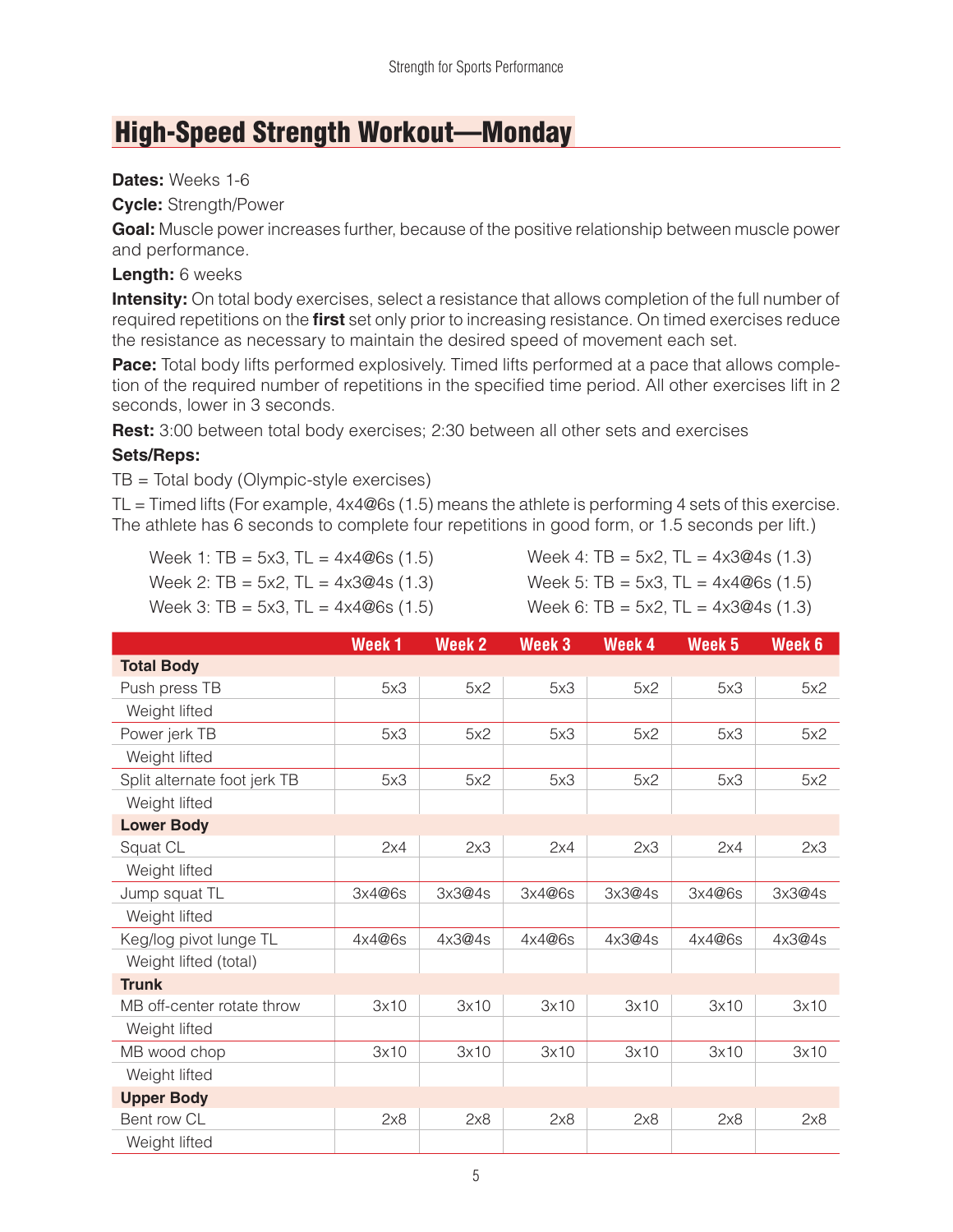### High-Speed Strength Workout—Wednesday

#### **Dates:** Weeks 1-6

#### **Cycle:** Strength/Power

**Goal:** Muscle power increases further, because of the positive relationship between muscle power and performance.

#### **Length:** 6 weeks

**Intensity:** On total body exercises, select a resistance that allows completion of the full number of required repetitions on the **first** set only prior to increasing resistance. On timed exercises reduce the resistance as necessary to maintain the desired speed of movement each set.

**Pace:** Total body lifts performed explosively. Timed lifts performed at a pace that allows completion of the required number of repetitions in the specified time period. All other exercises lift in 2 seconds, lower in 3 seconds.

**Rest:** 3:00 between total body exercises; 2:30 between all other sets and exercises

#### **Sets/Reps:**

TB = Total body (Olympic-style exercises)

 $TL = Timed$  lifts (For example,  $4x4@6s$  (1.5) means the athlete is performing 4 sets of this exercise. The athlete has 6 seconds to complete four repetitions in good form, or 1.5 seconds per lift.)

Week 1: TB =  $5x6$ , TL =  $4x6@9s$  (1.5)

Week 2:  $TB = 5x4$ ,  $TL = 4x4@4s(1)$ Week 3: TB =  $5x6$ , TL =  $4x6@9s$  (1.5) Week 4:  $TB = 5x4$ ,  $TL = 4x4@4s$  (1) Week 5: TB =  $5x6$ , TL =  $4x6@9s$  (1.5)

Week 6: TB =  $5x4$ , TL =  $4x4@4s$  (1)

|                                                      | Week <sub>1</sub>        | <b>Week 2</b>            | Week 3                   | Week 4                   | Week <sub>5</sub>        | Week 6                   |
|------------------------------------------------------|--------------------------|--------------------------|--------------------------|--------------------------|--------------------------|--------------------------|
| <b>Total Body</b>                                    |                          |                          |                          |                          |                          |                          |
| DB hang alternate high pull TB                       | 5x6                      | 5x4                      | 5x6                      | 5x4                      | 5x6                      | 5x4                      |
| Weight lifted                                        |                          |                          |                          |                          |                          |                          |
| DB hang alternate power<br>snatch TB                 | 5x6                      | 5x4                      | 5x6                      | 5x4                      | 5x6                      | 5x4                      |
| Weight lifted                                        |                          |                          |                          |                          |                          |                          |
| DB hang split alternate front<br>alternate snatch TB | 5x6                      | 5x4                      | 5x6                      | 5x4                      | 5x6                      | 5x4                      |
| Weight lifted                                        |                          |                          |                          |                          |                          |                          |
| <b>Lower Body</b>                                    |                          |                          |                          |                          |                          |                          |
| Jump squat                                           | 4x6                      | 4x4                      | 4x6                      | 4x4                      | 4x6                      | 4x4                      |
| Assigned weight                                      | Body weight<br>$+40$ lbs | Body weight<br>$+60$ lbs | Body weight<br>$+40$ lbs | Body weight<br>$+60$ lbs | Body weight<br>$+40$ lbs | Body weight<br>$+60$ lbs |
| Keg/log side lunge                                   | 4x6@9s                   | 4x4@4s                   | 4x6@9s                   | 4x4@4s                   | 4x6@9s                   | 4x4@4s                   |
| Weight lifted (total)                                |                          |                          |                          |                          |                          |                          |
| Standing leg curl TL                                 | 3x6@9s                   | 3x4@4s                   | 3x6@9s                   | 3x4@4s                   | 3x6@9s                   | 3x4@4s                   |
| Weight lifted                                        |                          |                          |                          |                          |                          |                          |
| <b>Trunk</b>                                         |                          |                          |                          |                          |                          |                          |
| MB lunge twist throw                                 | 3x10                     | 3x10                     | 3x10                     | 3x10                     | 3x10                     | 3x10                     |
| Weight lifted                                        |                          |                          |                          |                          |                          |                          |
| WT glute hamstring raise                             | 3x8                      | 3x8                      | 3x8                      | 3x8                      | 3x8                      | 3x8                      |
| Weight lifted                                        |                          |                          |                          |                          |                          |                          |
| <b>Upper Body-Chest</b>                              |                          |                          |                          |                          |                          |                          |
| Keg/log incline press TL                             | 4x6@9s                   | 4x4@4s                   | 4x6@9s                   | 4x4@4s                   | 4x6@9s                   | 4x4@4s                   |
| Weight lifted (total)                                |                          |                          |                          |                          |                          |                          |